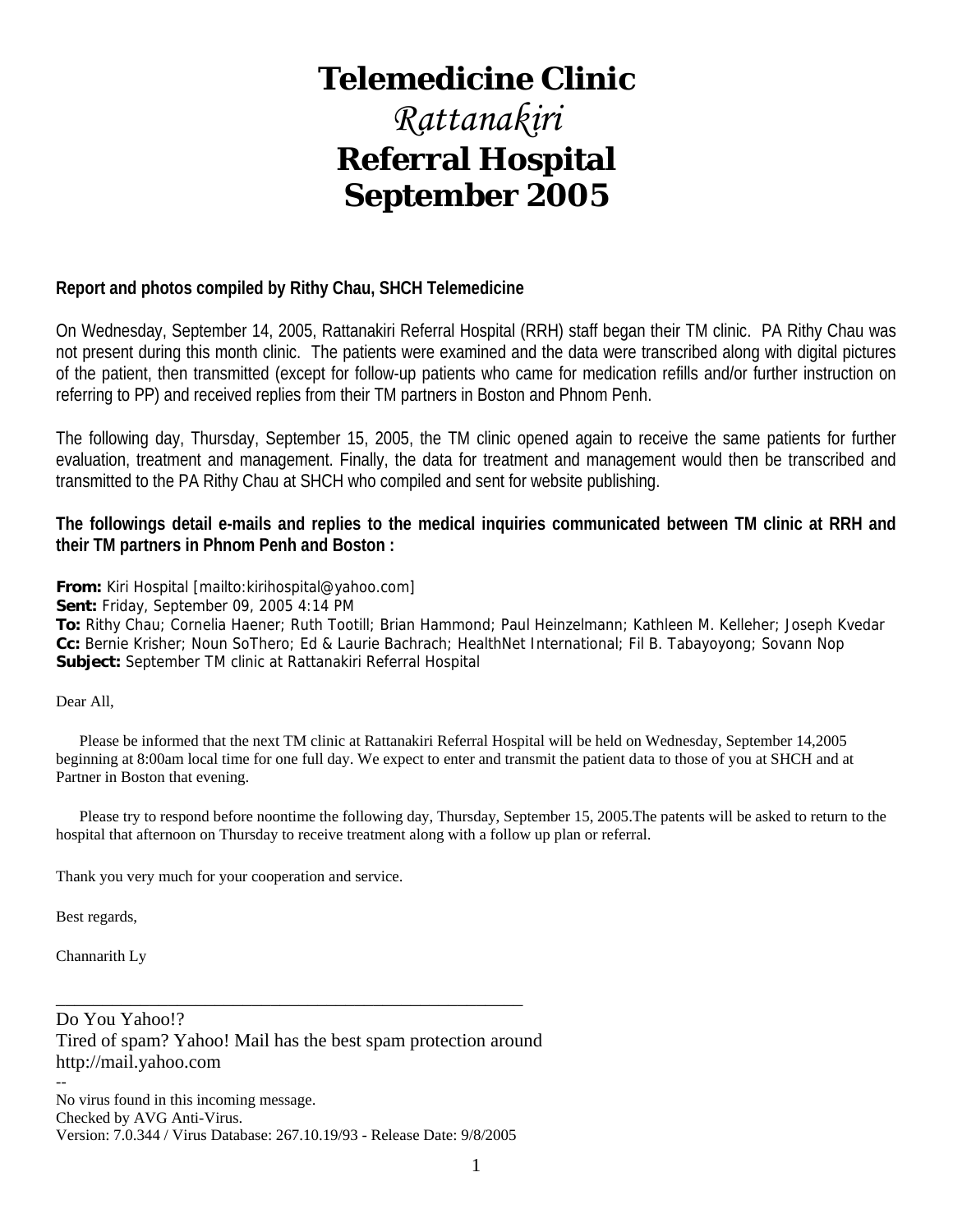# **Rattanakiri Provincial Hospital Telemedicine Clinic with Sihanouk Hospital Center of HOPE and Partners in Telemedicine**



**Patient:** TS#00138,38M,Pakalan Village.

**Chief Complaint:** Left hip pain x 7 months

**HPI:** The first time he fell over the ground ,which affected the his knee and made slightly left hip pain and He took the modern medicines , he didnot get better . And then he climbed the tree ,after climbing the tree He complaint of left hip pain and muscle pain of behind left thigh and calf and associated with muscle hypotrophy of a little bid thigh and calf and his walking is the left hip , behind muscle thigh and calf pain.He treated the Aternarine IV at private clinic , his symptoms didn't get better .And then, he came to the referral hospital and he was treated the indomethacin , Vit B1,B2 , B12 , Paracetamol x 5 days , his symptoms is still pain .no weigh loss , no fever .

| <b>PMH/SH:</b> unremarkable          |            |            |     |         |
|--------------------------------------|------------|------------|-----|---------|
| Social Hx: unremarkable              |            |            |     |         |
| Allergies: none                      |            |            |     |         |
| Family Hx: none                      |            |            |     |         |
| <b>ROS:</b>                          |            |            |     |         |
| PE:<br>Vital Signs: BP110/80         | <b>P70</b> | <b>R20</b> | T37 | Wt 55kg |
| <b>General:</b> alerted and oriented |            |            |     |         |
| <b>HEENT: unremarkable</b>           |            |            |     |         |

**Chest:** Lungs: clear both sides Heart : no murmur , regular rythme

**Abdomen:** soft ,no mass , active BS ,no orangomegally

**Musculoskeletal:** muscle hypertrophy of a little bid thigh and calf . join pain of left hip ,muscle thigh and calf (outward ,inward) . Bending the thigh and calf is a little pain , extension of his leg (upperward ) is pain of left hip and pain in buttock and posterior thigh and calf .

**Neuro:** pitch on his leg sensory is normal .

**GU:** none

**Rectal:** none

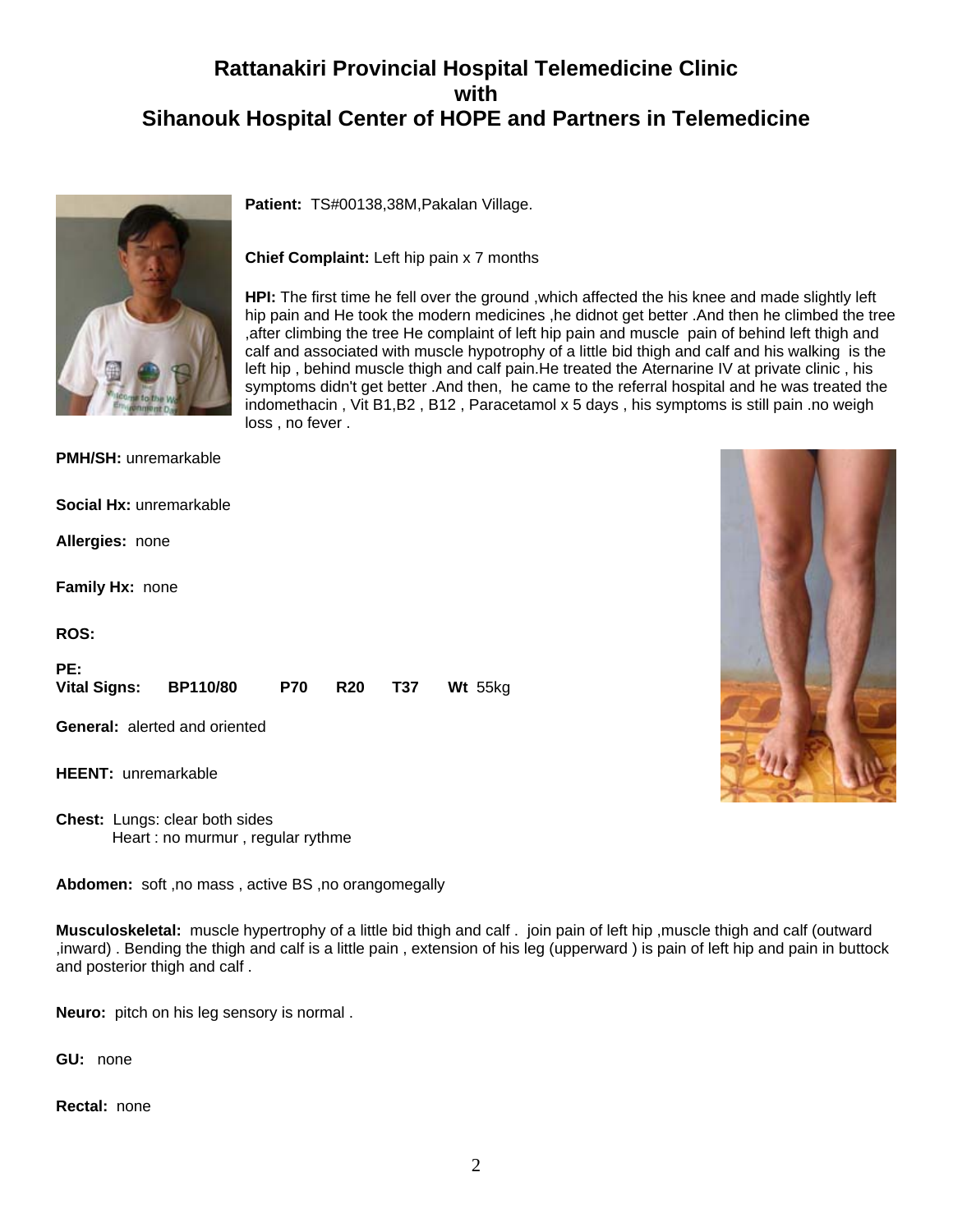#### **Previous Lab/Studies:**

Lab/Studies Requests: x-ray of femoral head and vertebral lumbar can not do (x ray will send later),ca2+:15.1 ,Mg2+:2.2 ,potassium:4.3, Humatex ASLO :positive, hexagon TB: negative, WBC:12700/mm3,RBC:4895000/mm3 ,Eo:03%. Ne:70%,Ly:25%,Mono:02%,Ba:00%

**Assessment:** 1.sciatica 2.Femoral arthritis 3.pott's disease? 4.Arthritis TB?

**Plan:** 1.ibuprofen400mg 1tab po bid x7 2. anti TB drugs by national programme? 3.PNC 250mg 1 tab po tid x10 days

**Comments/Notes:** please ,give a good idea

**Examined by: Dr San Date: 14/9/05** 

Please send all replies to kirihospital@yahoo.com and cc: to tmed\_rithy@online.com.kh.

*The information transmitted in this e-mail is intended only for the person or entity to which it is addredded and may contain confidential and/or priviledged material. Any review, retransmission, dissemination or other use of or taking of any action in reliance upon, this information by persons or*  entities other than the intended recipient is prohibited. If you received this e-mail in error, please contact the sender and delete material from any *computer.*

**From:** Rithy-chau [mailto:tmed\_rithy@online.com.kh]

**Sent:** Thursday, September 15, 2005 9:11 AM

**To:** 'Kiri Hospital'

**Cc:** 'Bernie Krisher'; 'Noun SoThero'; 'Ed & Laurie Bachrach'; 'HealthNet International'; 'Fil B. Tabayoyong'; 'Cornelia Haener'; 'Ruth Tootill'; 'Brian Hammond'; 'Paul Heinzelmann'; 'Kathleen M. Kelleher'; 'Joseph Kvedar' **Subject:** RE: Rattanakiri Referral Hospital TM clinic Patient TS#00138

Dear Dr. San,

From the H&P you presented, the main problem for this gentlemen seemed to be sciatica. The photo of his legs did not show any gross abnormality nor appear to have any joint problem of LE. I agree with tx him with ibuprofen 400mg 1 po tid for 2-3 days and then prn—make sure he is not actively having dyspepsia or GI bleed. Paracetamol is an alternative if GI problem present. Massage and warm compress are also useful in recovery from sciatica. Please ask him not to do any strenuous exercise or contact sport or climbing for awhile (1-2 months) if pain still persists, but he can do light work and physical activities. If his daily activities involve standing or sitting for long time, ask him to move around every 1-2 hours to relieve some stress on the sciatic nerve.

I would not recommend giving TB drugs since no hx or indication from his sx that he has TB.

Regards, Rithy

From www.spine-health.com :

## **What you need to know about sciatica**

#### **Overview of sciatica causes and symptoms**

Sciatica—pain along the large sciatic nerve that runs from the lower back down the back of each leg—is a relatively common form of low back pain and leg pain.

Sciatica is usually caused by pressure on the sciatic nerve from a herniated disc (also referred to as a ruptured disc, pinched nerve, slipped disk, etc.). The problem is often diagnosed as a **"radiculopathy"**, meaning that a disc has protruded from its normal position in the vertebral column and is putting pressure on the radicular nerve (nerve root), which connects with the sciatic nerve.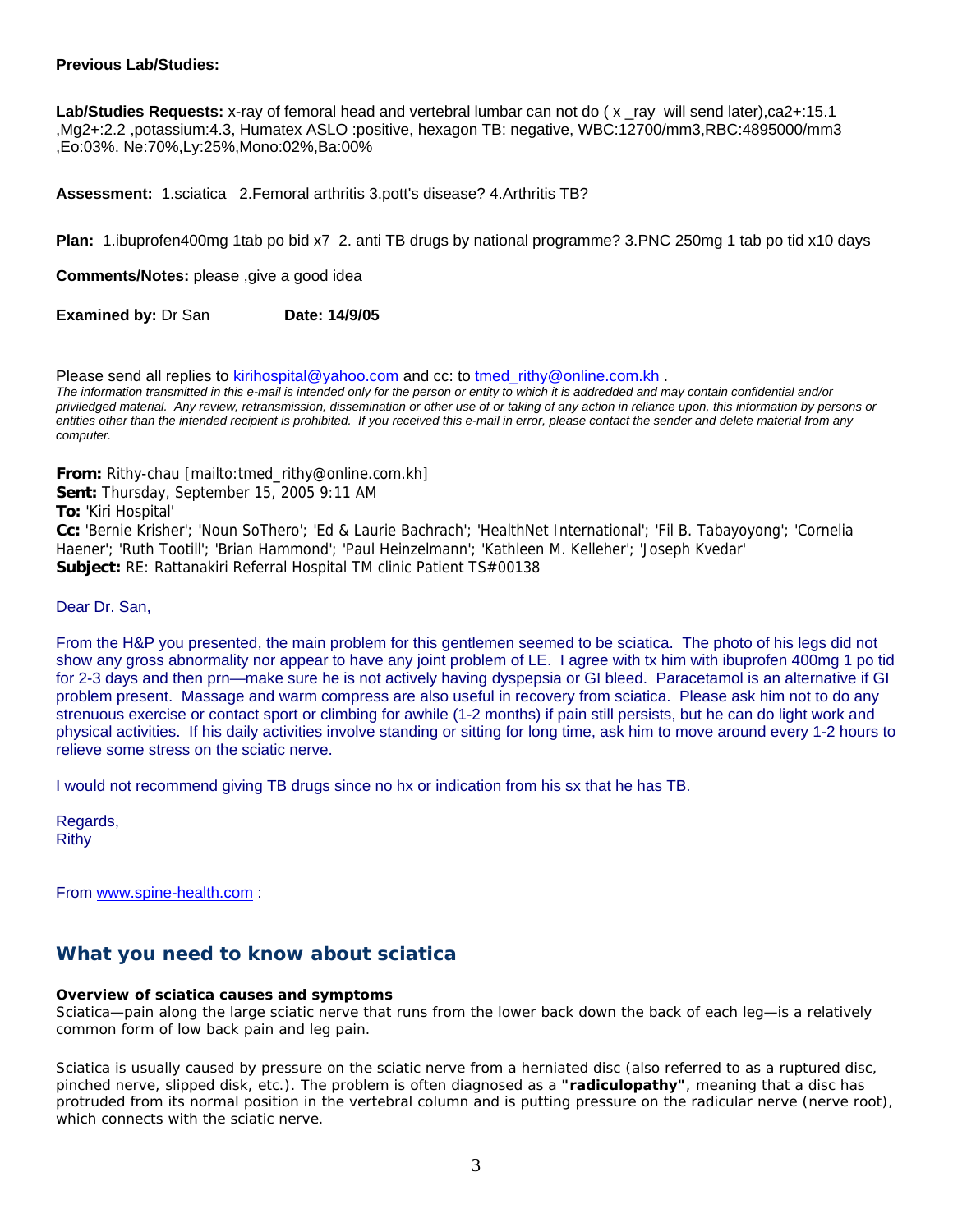#### **Understanding sciatica pain**

For some people, the pain from sciatica can be severe and debilitating. For others, the pain from sciatica might be infrequent and irritating, but has the potential to get worse. Usually, sciatica only affects one side of the lower body, and the pain often radiates from the lower back all the way through the back of the thigh and down through the leg. Depending on where the sciatic nerve is affected, the pain may also radiate to the foot or toes.

One or more of the following sensations may occur as a result of sciatica:

- Pain in the rear or leg that is worse when sitting
- Burning or tingling down the leg
- Weakness, numbness or difficulty moving the leg or foot
- A constant pain on one side of the rear
- A shooting pain that makes it difficult to stand up

While sciatica can be very painful, it is rare that permanent nerve damage (tissue damage) will result. Most sciatica pain syndromes result from inflammation and will get better within two weeks to a few months. Also, because the spinal cord is not present in the lower (lumbar) spine, a herniated disc in this area of the anatomy does not present a danger of paralysis.

Symptoms that may constitute a medical emergency include progressive weakness in the legs or bladder/bowel incontinence. Patients with these symptoms may have cauda equina syndrome and should seek immediate medical attention.

Any condition that causes irritation or impingement on the sciatic nerve can cause the pain associated with sciatica. The most common cause is lumbar **herniated disc**. Other common causes of sciatica include **lumbar spinal stenosis, degenerative disc disease,** or **isthmic spondylolisthesis**.

#### **Typical sciatica treatments**

Nerve pain is caused by a combination of pressure and inflammation on the nerve root, and treatment is centered on relieving both of these factors. Typical sciatica treatments include:

- **Manual treatments for sciatica** (including physical therapy and osteopathic or chiropractic treatments) to help relieve the pressure.
- **Medical treatments for sciatica** (such as NSAID's, oral steroids, or epidural steroid injections) to help relieve the inflammation.
- **Surgery for sciatica** (such as microdiscectomy or lumbar laminectomy) to help relieve both the pressure and inflammation may be warranted if the sciatic nerve pain is severe and has not been relieved with appropriate manual or medical treatments.

**From:** Fiamma, Kathleen M. [mailto:KFIAMMA@PARTNERS.ORG] **Sent:** Friday, September 16, 2005 12:27 AM **To:** kirihospital@yahoo.com **Cc:** tmed\_rithy@online.com.kh **Subject:** FW: Rattanakiri Referral Hospital TM clinic Patient TS#00138

-----Original Message----- **From:** Tan, Heng Soon,M.D. **Sent:** Wednesday, September 145, 2005 11 0:54 AM **To:** Fiamma, Kathleen M. **Subject:** RE: Rattanakiri Referral Hospital TM clinic Patient TS#00138

The history is unclear. I'll try to reconstruct the story and point out where further clarification of the history and physical examination can be helpful. He fell 7 months ago. How did he fall? Did he trip and fall? Did he fall from a height? Did he fall because of pain and weakness in the hip? Did he have any hip or back pain before the fall? How did he land? The left knee and hip hurt after the fall. The knee pain cleared but hip pain persisted and worsened after climbing a tree. Hip pain radiated posteriorly and down to behind knee and calf.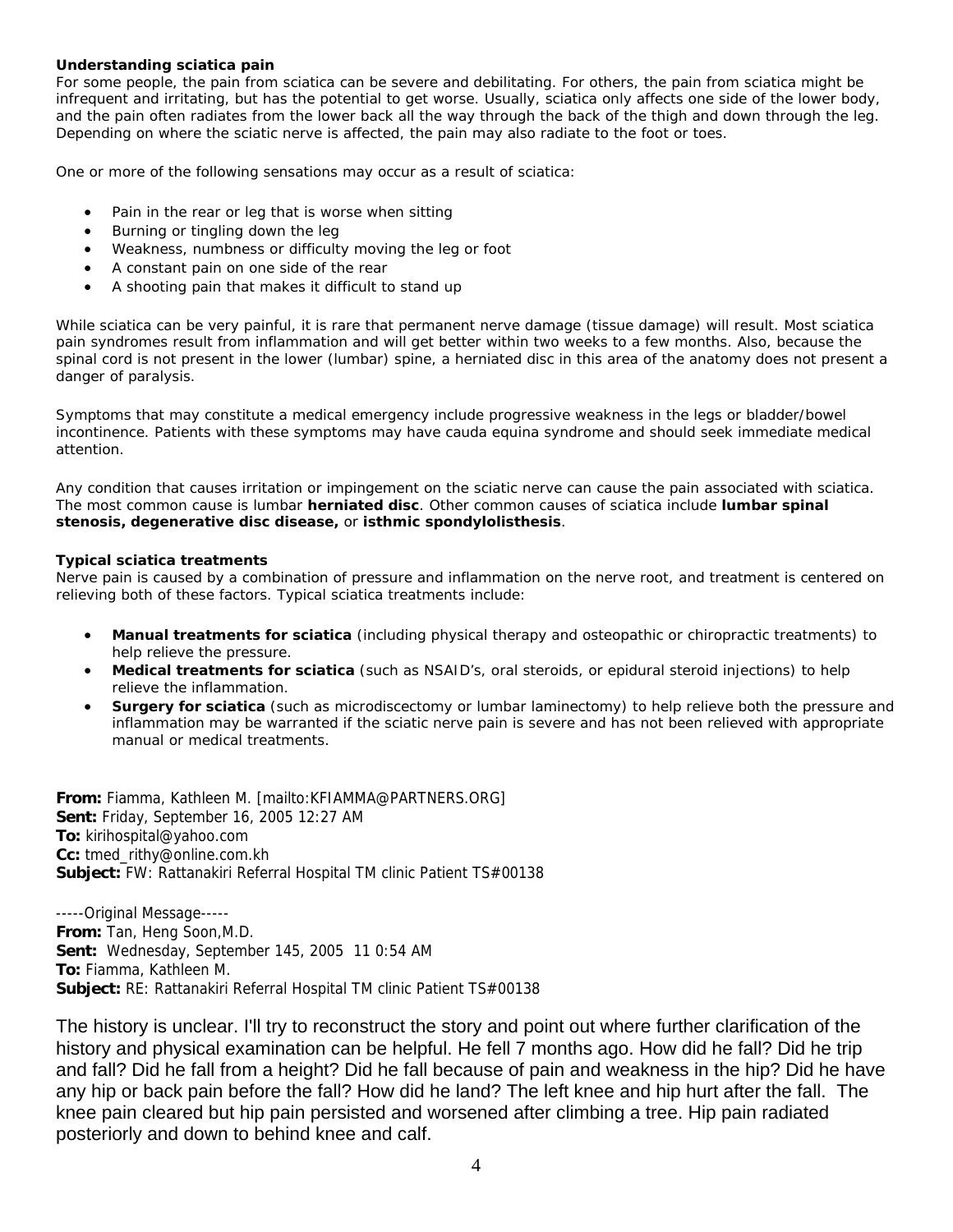On examination, measurement of the thigh and calf muscle circumference will reveal whether he has muscle hypertrophy [bigger] or atrophy [smaller]. The text was confusing on this point, but a measurement will settle the issue. With chronic hip pain, I would expect muscle atrophy. On examination, no mention was made of back tenderness, posture and flexibility. I presume the lumbar spine was normal. On the hip examination, one should comment on whether there was anterior hip joint [or iliopsoas bursa tenderness] on direct palpation and whether the hip hurt on rolling the leg [suggestive of hip arthritis]. Flexion of hip caused pain suggesting hip arthritis. Did forced abduction of the hip [testing for greater trochanteric bursitis] and forced adduction and flexion of the hip [testing for iliopsoas bursitis] increase the pain? Straight leg raising caused posterior leg pain. If pain is restricted to hamstrings, it could be because of tight hamstrings. If pain radiated from posterior buttocks down to ankle, then it's sciatica.

Without back pain and the predominant hip pain, he is more likely to have a hip problem. It's unusual for a young man with no previous hip pain [suggestive of hip dysplasia] to develop hip arthritis when there is no previous traumatic fracture. So it's important to consider tuberculosis of the hip. He may not be febrile or have a red hot joint, but there should be joint swelling and localized tenderness. The elevated white count may suggest an infection. An elevated ESR sedimentation rate could be supportive of the diagnosis. Normal chest xray does not rule out diagnosis, but negative PPD skin test is against diagnosis. Hip xrays in tuberculosis may show perisynovial erosions, periarticular osteopenia and eventually joint space narrowing. If the hip joint has an effusion, aspiration for cell count typically 20,000 leucocytes with 50% polymorphs, AFB smear [30% positive likelihood] and culture [80% likelihood] will yield a quick diagnosis.

Heng Soon Tan, M.D.

**From:** Kiri Hospital [mailto:kirihospital@yahoo.com]

**Sent:** Wednesday, September 14, 2005 4:26 PM

\_\_\_\_\_\_\_\_\_\_\_\_\_\_\_\_\_\_\_\_\_\_\_\_\_\_\_\_\_\_\_\_\_\_\_\_\_\_\_\_\_\_\_\_\_\_\_\_\_\_\_\_\_\_\_\_\_\_\_\_\_\_\_\_\_\_\_\_\_\_\_\_\_

Dear All,

This is patient BM#00139 and his photos.

Best regards,

**Channarith** 

Please send all replies to kirihospital@yahoo.com and cc: to tmed rithy@online.com.kh .

**To:** Rithy Chau; Cornelia Haener; Ruth Tootill; Brian Hammond; Paul Heinzelmann; Kathleen M. Kelleher; Joseph Kvedar **Cc:** Bernie Krisher; Noun SoThero; Ed & Laurie Bachrach; HealthNet International; Fil B. Tabayoyong **Subject:** Rattanakiri Referral Hospital TM clinic Patient BM#00139

*The information transmitted in this e-mail is intended only for the person or entity to which it is addredded and may contain confidential and/or priviledged material. Any review, retransmission, dissemination or other use of or taking of any action in reliance upon, this information by persons or entities other than the intended recipient is prohibited. If you received this e-mail in error, please contact the sender and delete material from any computer.*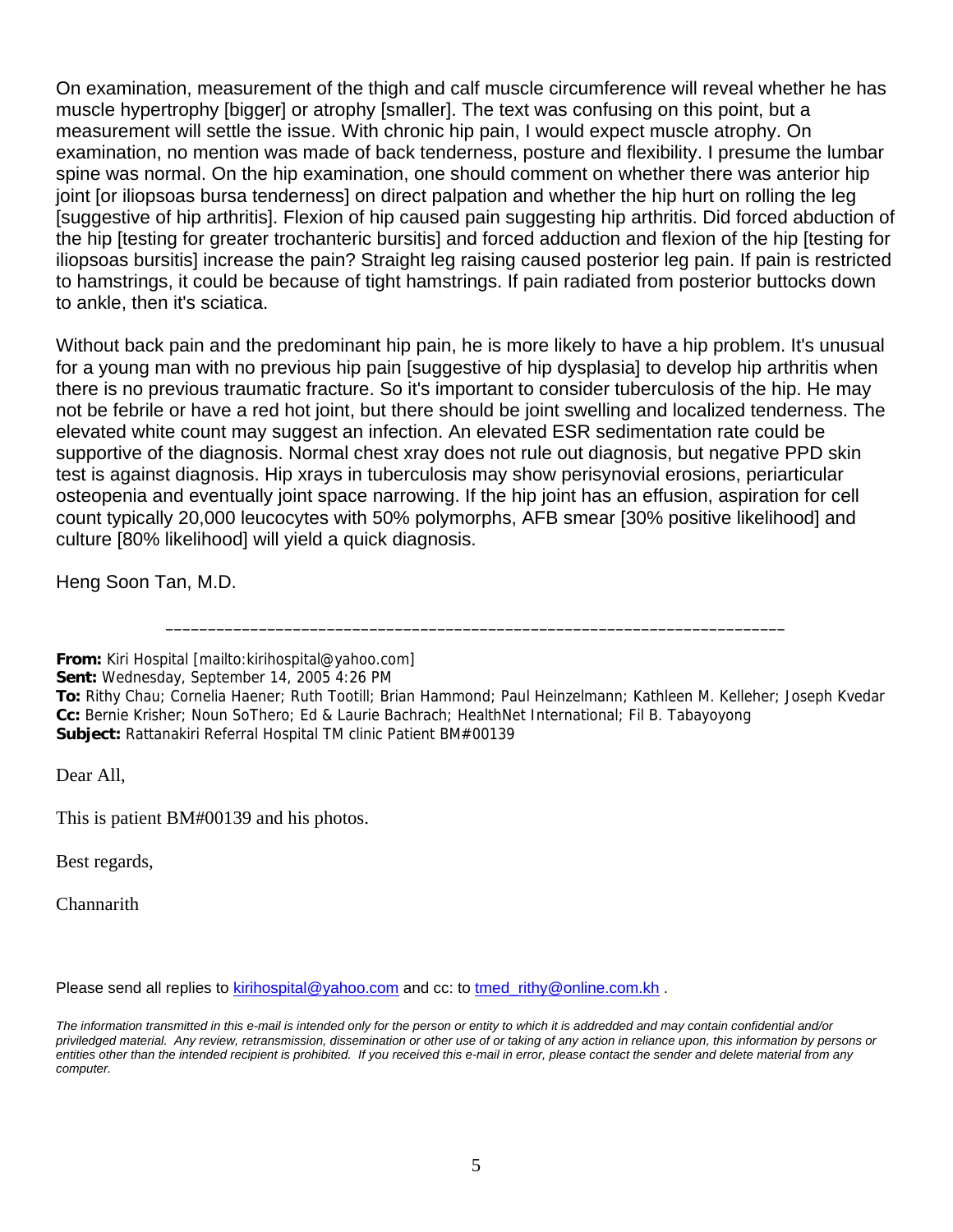# **Rattanakiri Provincial Hospital Telemedicine Clinic with Sihanouk Hospital Center of HOPE and Partners in Telemedicine**



**Patient:** BM#00139,15M,Kalan Village, VEN SEY

**Chief Complaint:** Scare Contracture of Left hand x 15 years

**HPI:** He burned the petrol lamp on his right hand and forearm since he aged 2 months ,and his mother took him to RH and treated there. And his scare progressively has developed by his age .the character of scare contracture are attached from the figure (middle , ring and little figure ) to the forearm and formed the form of right hand which is different from the left hand . no hand join pain , no fever ,no convulsion .

**PMH/SH:** unremarkable

**Social Hx:** none

**Allergies:** none

**Family Hx:** none

**ROS:**

| PE:                   |  |  |                             |
|-----------------------|--|--|-----------------------------|
| Vital Signs: BP100/70 |  |  | <b>P70 R 24 T37 Wt 30kg</b> |

**General:** alerted and oriented

**HEENT:** none

**Chest:** Lungs: clear both sides Heart: no murmur ,no galop's sign

**Abdomen:** soft ,active BS , no mass, no organomegaly, on diarrrhea

**Musculoskeletal:** scare contracture on right forearm and hand and scare on forearm .no hypothropy of forearm and hand muscle .no join pain on right forearm and hand

**Neuro: a little bid** numbness of scare on right forearm and hand and motor is intact

**GU:**

**Rectal:**

**Previous Lab/Studies:**

**Lab/Studies Requests:**





**Assessment:** 1.Scare contracture by petrol lamp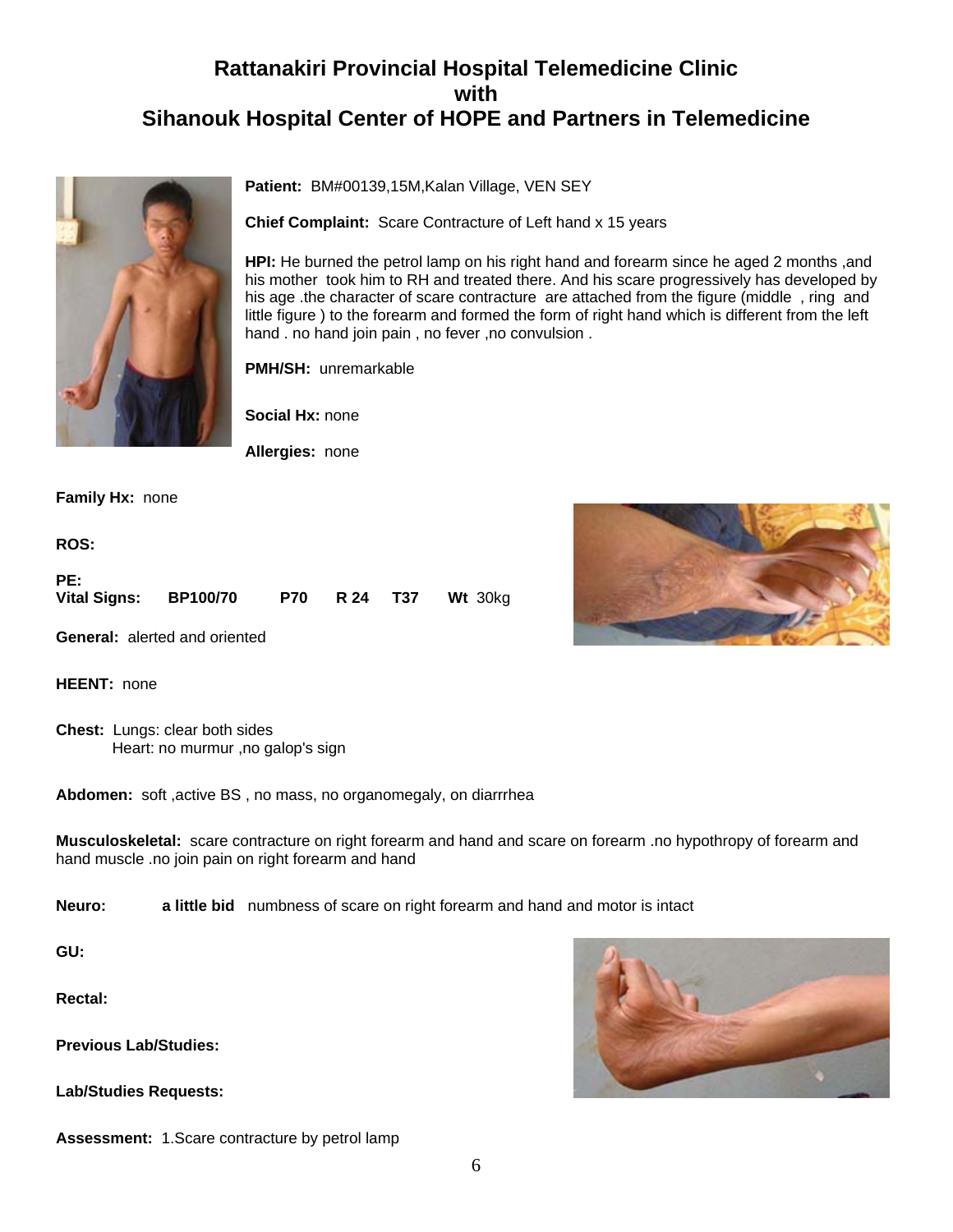#### **Plan:** 1.Surgery of the scare

#### **Comments/Notes:** Please, give a good idea

#### **Examined by:** Dr San **Date: 14/9/05**

Please send all replies to kirihospital@yahoo.com and cc: to tmed\_rithy@online.com.kh .

*The information transmitted in this e-mail is intended only for the person or entity to which it is addredded and may contain confidential and/or priviledged material. Any review, retransmission, dissemination or other use of or taking of any action in reliance upon, this information by persons or*  entities other than the intended recipient is prohibited. If you received this e-mail in error, please contact the sender and delete material from any *computer.*

**From:** Rithy-chau [mailto:tmed\_rithy@online.com.kh]

**Sent:** Thursday, September 15, 2005 9:23 AM

**To:** 'Kiri Hospital'

**Cc:** 'Bernie Krisher'; 'Noun SoThero'; 'Ed & Laurie Bachrach'; 'HealthNet International'; 'Fil B. Tabayoyong'; 'Cornelia Haener'; 'Ruth Tootill'; 'Brian Hammond'; 'Paul Heinzelmann'; 'Kathleen M. Kelleher'; 'Joseph Kvedar' **Subject:** RE: Rattanakiri Referral Hospital TM clinic Patient BM#00139

#### Dear Dr. San,

Yes, this young man needs a surgical operation on his hand to release the contracture. I suggest that you contact either Kean Kleing or Kheng Sisary, Senior Lecturer at CSPO (behind Calmette Hospital next to French Embassy) at 023-427- 067/427-090 or 012-492-361. Ms. Sisory told me that they also have certain fund for at least transportation to/from the province for children and women. Please ask such patient like him to drop by to see me at SHCH while in PP and/or to return to see you after operation done.

I hope this helpful.

Regards, Rithy

**From:** Fiamma, Kathleen M. [mailto:KFIAMMA@PARTNERS.ORG] **Sent:** Friday, September 16, 2005 12:30 AM **To:** tmed\_rithy@online.com.kh; kirihospital@yahoo.com **Subject:** FW: Rattanakiri Referral Hospital TM clinic Patient BM#00139

-----Original Message----- **From:** Sheridan, Robert L., Burn Unit **Sent:** Wednesday, September 14, 2005 11:04 AM **To:** Fiamma, Kathleen M. **Subject:** RE: Rattanakiri Referral Hospital TM clinic Patient BM#00139

I think this could be improved greatly with release and graft and post-op physical therapy. We would be happy to do it here if you would like.

Rob Sheridan, M.D.

**From:** Kiri Hospital [mailto:kirihospital@yahoo.com]

**Sent:** Wednesday, September 14, 2005 4:14 PM

**To:** Rithy Chau; Cornelia Haener; Ruth Tootill; Brian Hammond; Paul Heinzelmann; Kathleen M. Kelleher; Joseph Kvedar **Cc:** Bernie Krisher; Noun SoThero; Ed & Laurie Bachrach; HealthNet International; Fil B. Tabayoyong **Subject:** Rattanakiri Referral Hospital TM clinic Patient CT#00140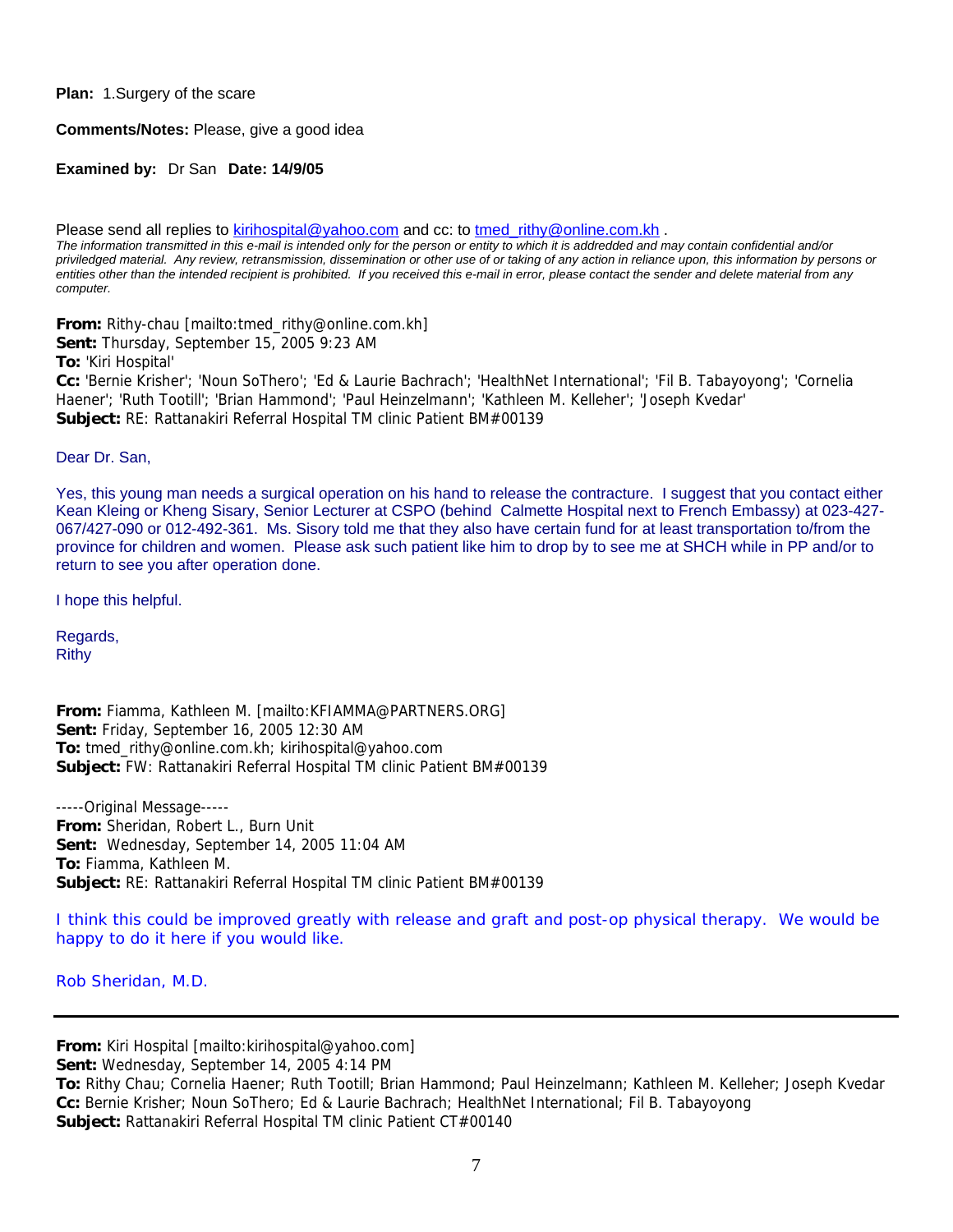Dear All,

There are three new cases of this month . This is patient CT#00140 and her photos.

Best regards,

**Channarith** 

Please send all replies to **kirihospital@yahoo.com** and cc: to tmed\_rithy@online.com.kh .

*The information transmitted in this e-mail is intended only for the person or entity to which it is addredded and may contain confidential and/or priviledged material. Any review, retransmission, dissemination or other use of or taking of any action in reliance upon, this information by persons or entities other than the intended recipient is prohibited. If you received this e-mail in error, please contact the sender and delete material from any computer.*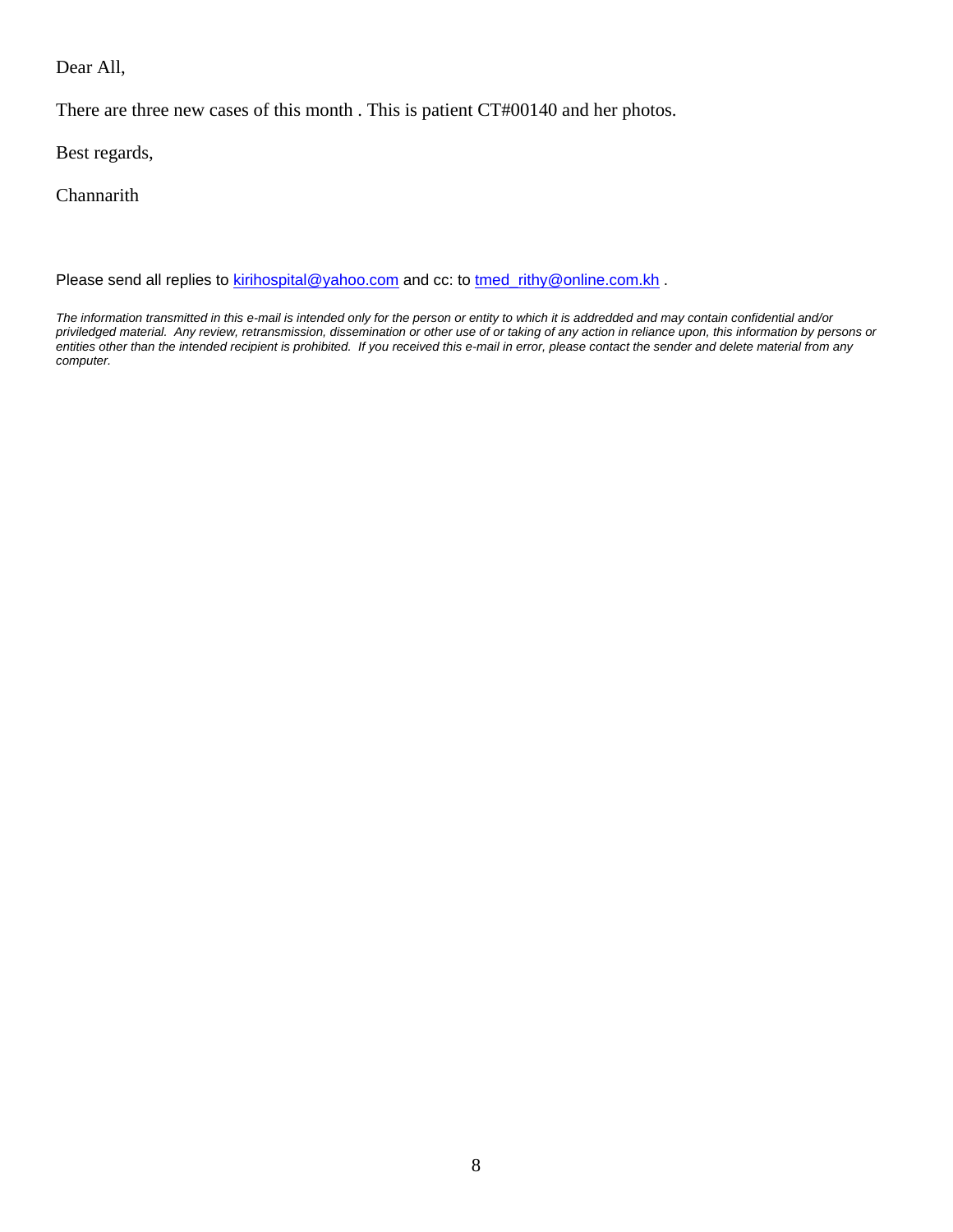# **Rattanakiri Provincial Hospital Telemedicine Clinic with Sihanouk Hospital Center of Hope and Telepartners**



**Patient:** CT# 000140 from Village I, Labanseak Commune, Banlung District, Ratanakiri Province

**Chief of Complain:** Back pain and chest tightness about a years

**HPI:** 34 F PMH of back pain and chest tightness at the same time about a year, the pain is always getting worse in night time and cold weather and when she has back pain the chest tightness occurs at the same time.

**PMH/SH:** back pain and treated with non-steroid and antibiotic drugs

**Social Hx:** Married, no children, no smoke, no drink

**Allergies:** non

**Family Hx:** no one in her family has TB

**ROS:** insomnia because back pain getting worse at night time, no weight loss, no cough, no sweating at night, no fever, no SOB

#### **PE:**

**Vital Sighs: BP 90/70mmhg P 84/mn R 16/mn T 36.5 Wt 57kg** 

**General:** look stable

**HEENT:** unremarkable

Chest: lung: clear both sides, heart: no murmur, RRR

**Abdomen:** soft, flat, no tender, + BS all quadrants

**musculoskeletal:** feeling pain at lower back(L1-L5) when anteflexion, no tumor anything strange to notice.

**Neuro:** motor: alert, sensory: intact, reflex: + 5/5

**GU:** not done

**Rectal:** note done

**Previous Lab/Studies:**

**Lab/Studies Requests:** Hexagon TB: Negative, Humatex ASLO: Negative

**Assessment:** Pott Disease?

**Plan:** Ibuprofen 400mg bid

**Comments/Notes:** please give me any idea

**Examined by: Dr. Sam Baramey <b>Date: 14/09/2005** 

Please send all replies to kirihospital@yahoo.com and cc: to tmed\_rithy@online.com.kh .

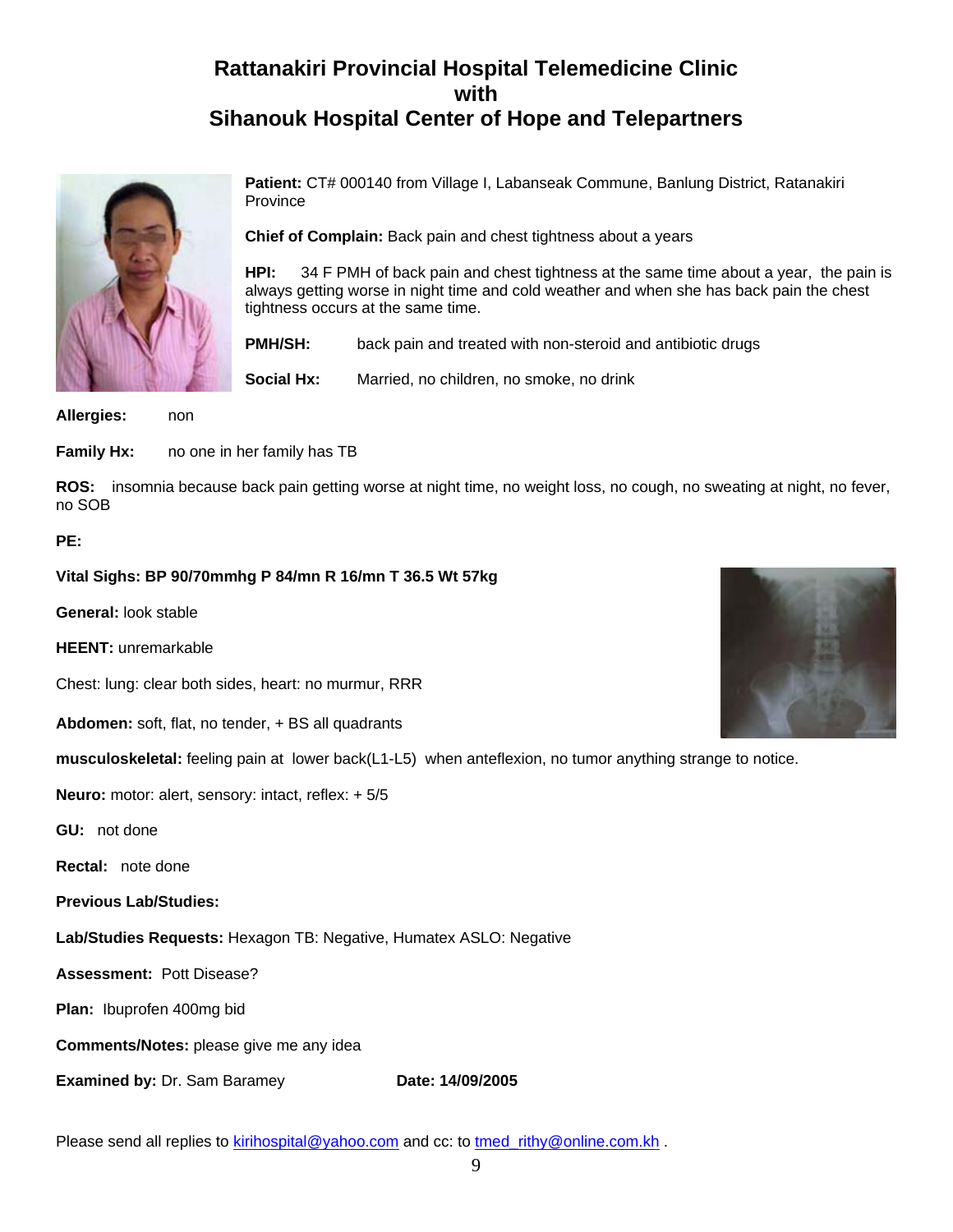*The information transmitted in this e-mail is intended only for the person or entity to which it is addredded and may contain confidential and/or priviledged material. Any review, retransmission, dissemination or other use of or taking of any action in reliance upon, this information by persons or entities other than the intended recipient is prohibited. If you received this e-mail in error, please contact the sender and delete material from any computer.*

**From:** Rithy-chau [mailto:tmed\_rithy@online.com.kh] **Sent:** Thursday, September 15, 2005 9:53 AM **To:** 'Kiri Hospital' **Cc:** 'Bernie Krisher'; 'Noun SoThero'; 'Ed & Laurie Bachrach'; 'HealthNet International'; 'Fil B. Tabayoyong'; 'Cornelia Haener'; 'Ruth Tootill'; 'Brian Hammond'; 'Paul Heinzelmann'; 'Kathleen M. Kelleher'; 'Joseph Kvedar'

**Subject:** RE: Rattanakiri Referral Hospital TM clinic Patient CT#00140

Dear Dr. Baramey,

Please give more detail on hx concerning the character of her CP and back pain, additional associating symptoms, alleviating/aggravating factors, etc. I will send to you the H&P supporting information I made earlier based on top 10 common complaints for our use again and please read the one on chest pain. Please have Channarith or Dr. San print out a copy to keep for your record and use in the future fro helping you with H&P writing on TM cases.

From little detail you gave me, I agreed that she may have muscle pain, though not sure of the etiology of her problem. Her lumbosacral x-ray showed no obvious lesion or deformity of the bony structures. Since no sx of TB with wt loss, night sweat, cough, sputum production and TB lab test negative, etc., I would not give a dx of Pott's dz, but dx of muscle pain. Possibly, seek out hx on UTI or kidney stone also—any CVA tenderness? FYI, deep tendon reflex (DTRs) is graded by 0-4 and +2 being normal relex at each area in proper examination, muscle strength (MS) is graded from 0-5 and +5/5 being normal in strength. Please review physical examination from Bates textbook on neuromuscular exam.

I hope this helpful and help you better assess your patient in the future.

Thanks, **Rithy** 



## **Effective coping strategies for chronic back pain**

#### **Introduction to chronic back pain**

Those who treat chronic back pain now recognize that it is not merely a sensation, like vision or touch, but rather is strongly influenced by the ways in which the brain processes the pain signals.

Chronic back pain can provoke emotional reactions, such as fear or even terror, depending on what we believe it signals. In other cases, such as in sports, chronic back pain is a nuisance, a feeling to be overcome in order to continue in the competition.

#### **First steps for managing chronic back and neck pain**

Of course, the first step in coping with chronic back pain or chronic neck pain is to receive a medical evaluation to determine the cause of the chronic back pain.

- In some situations, such as a herniated disc in the spine, you may need to pay attention to the chronic back pain so that it can serve as a warning signal of impending damage.
- In other cases, especially when the back pain is chronic and the health condition unchangeable, you can try and keep the chronic back pain from being the entire focus of your life. Often patients "act as if" they do not have a chronic back pain problem. This can help "normalize" the person's activities and keep him or her out of the "sick role".

Whatever your medical condition, there are a number of effective strategies for coping with chronic back pain. These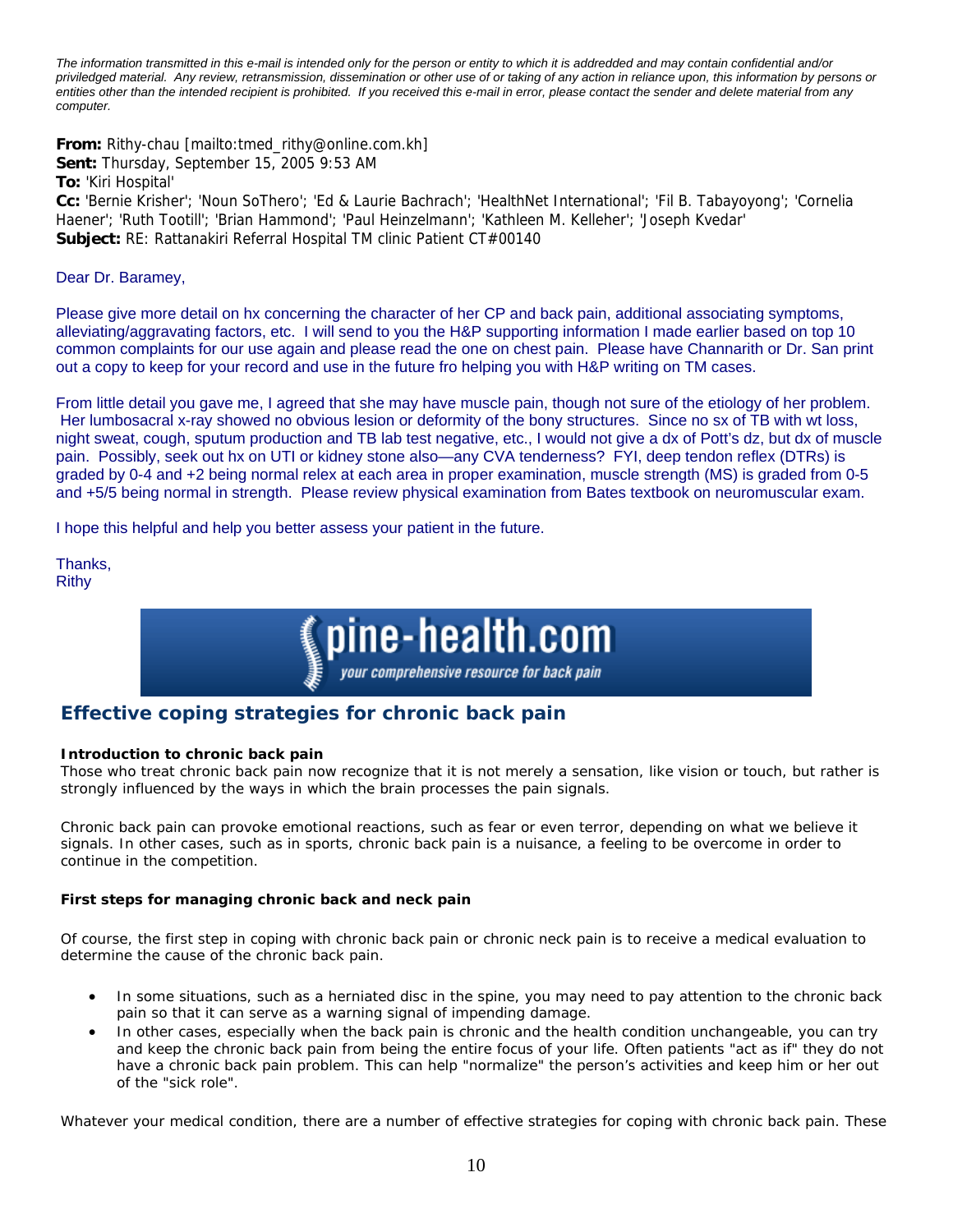#### techniques generally include **relaxation training, hypnosis, biofeedback** and **guided imagery.**

All of these techniques for coping with chronic back pain make use of four types of skills:

- Deep Muscle Relaxation
- Distraction: moving your attention away from chronic back pain signals
- Imagery: visual, sound or other pictures and thoughts that are pleasant and relaxing to you
- Dissociation: The ability to separate normally connected mental processes, leading to feelings of detachment and distance from the chronic back pain.

Coping techniques for chronic back pain begin with controlled deep breathing, as follows:

- Try putting yourself in a relaxed, reclining position in a dark room. Either shut your eyes or focus on a point.
- Then begin to slow down your breathing. Breathe deeply, using your chest. If you find your mind wandering or you are distracted, then think of a word, such as the word "Relax", and think it in time with your breathing...the syllable "re" as you breathe in and "lax" as you breathe out.
- Continue with about 2 to 3 minutes of controlled breathing.

#### **By: Andrew R. Block, PhD**

June 13, 2000

**From:** Fiamma, Kathleen M. [mailto:KFIAMMA@PARTNERS.ORG] **Sent:** Friday, September 16, 2005 12:31 AM **To:** tmed\_rithy@online.com.kh; kirihospital@yahoo.com **Subject:** FW: Rattanakiri Referral Hospital TM clinic Patient CT#00140

-----Original Message----- **From:** Cusick, Paul S.,M.D. **Sent:** Wednesday, September 14, 2005 5:17 PM **To:** Fiamma, Kathleen M.; 'kirihospital@yahoo.com' **Cc:** 'tmed\_rithy@online.com.kh' **Subject:** RE: Rattanakiri Referral Hospital TM clinic Patient CT#00140

The patient is describing muscular pain. There is no mention of asthma or dyspnea to suggest a pulmonary cause (asthma) of this pain. There is no radicular element so that a nerve root impingement from disc herniation is unlikely.

PPD negative would likely rule out Potts disease. Xray does not reveal any bone abnormalities to my eye.

I would encourage hot towels to her back for 30 minutes at night for muscle relaxation and ibuprofen for pain relief.

a urinalysis would help to evaluate for hematuria due to possible renal stone disease.

Good luck

Paul Cusick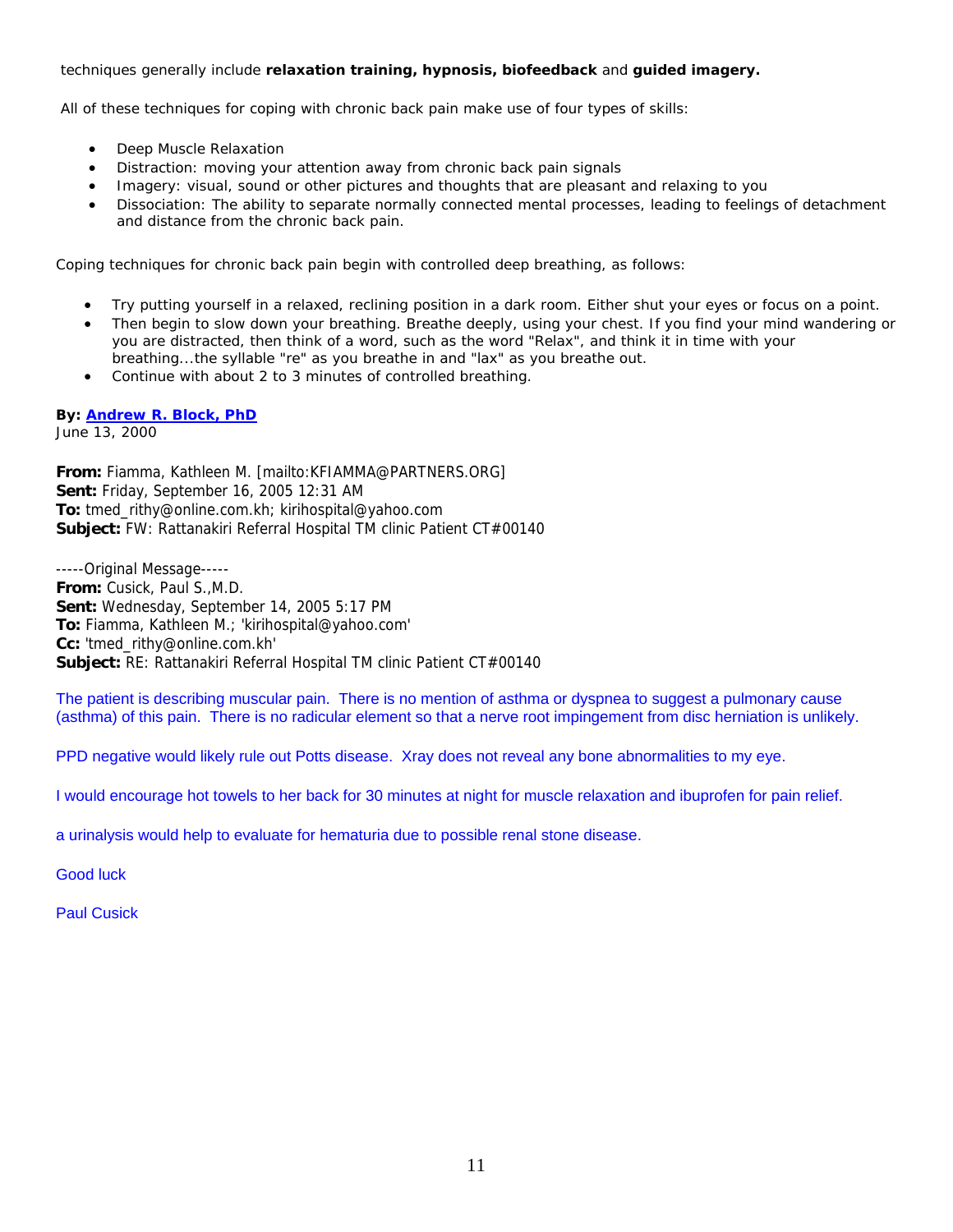# **Follow-up Report for Rattanakiri TM Clinic**

There were 3 new and 4 follow up patients seen during this month TM clinic at Rattanakiri Referral Hospital (RRH). The data of all new cases were transmitted and received replies from both Phnom Penh and Boston. Per advice sent by Partners in Boston and Phnom Penh Sihanouk Hospital Center of HOPE, the following patients were managed and treated per local staff:

[Please note that in general the practice of dispensing medications at RRH for all patients is usually limited to a maximum of 7 days treatment with expectation of patients to return for another week of supplies if needed be. This practice allows clinicians to monitor patient compliance to taking medications and to follow up on drug side effects, changing of medications, new arising symptoms especially in patients who live away from the town of Banlung and/or illiterate.]

# Treatment Plan for Rattanakiri TM Clinic September 2005

## **1. TS#00138, 38M, Pakalan Village**

- Dx: 1. Sciatica
- Tx: 1. Naproxen 220mg 1 tab po bid x 10days
	- 2. MTV 1 tab po qd x 10 days
	- 3. Massage and warm compression

## **2. BM#00139, 15M, Kalan Village**

- Dx: 1. Scar contracture of right hand
- Tx: 2. Need a surgical operation on his hand (refer to PP)

## **3. CT#00140, 34F, Village I**

- Dx: 1. Back muscle pain
- Tx: 1. Ibuprofen 400mg 1tab po bid x 5 day 2. Warm compress and back stretching exercise

# **Follow-up patients:**

## **1. PC#00113, 40F, Village I**

Dx: Euthyroid goiter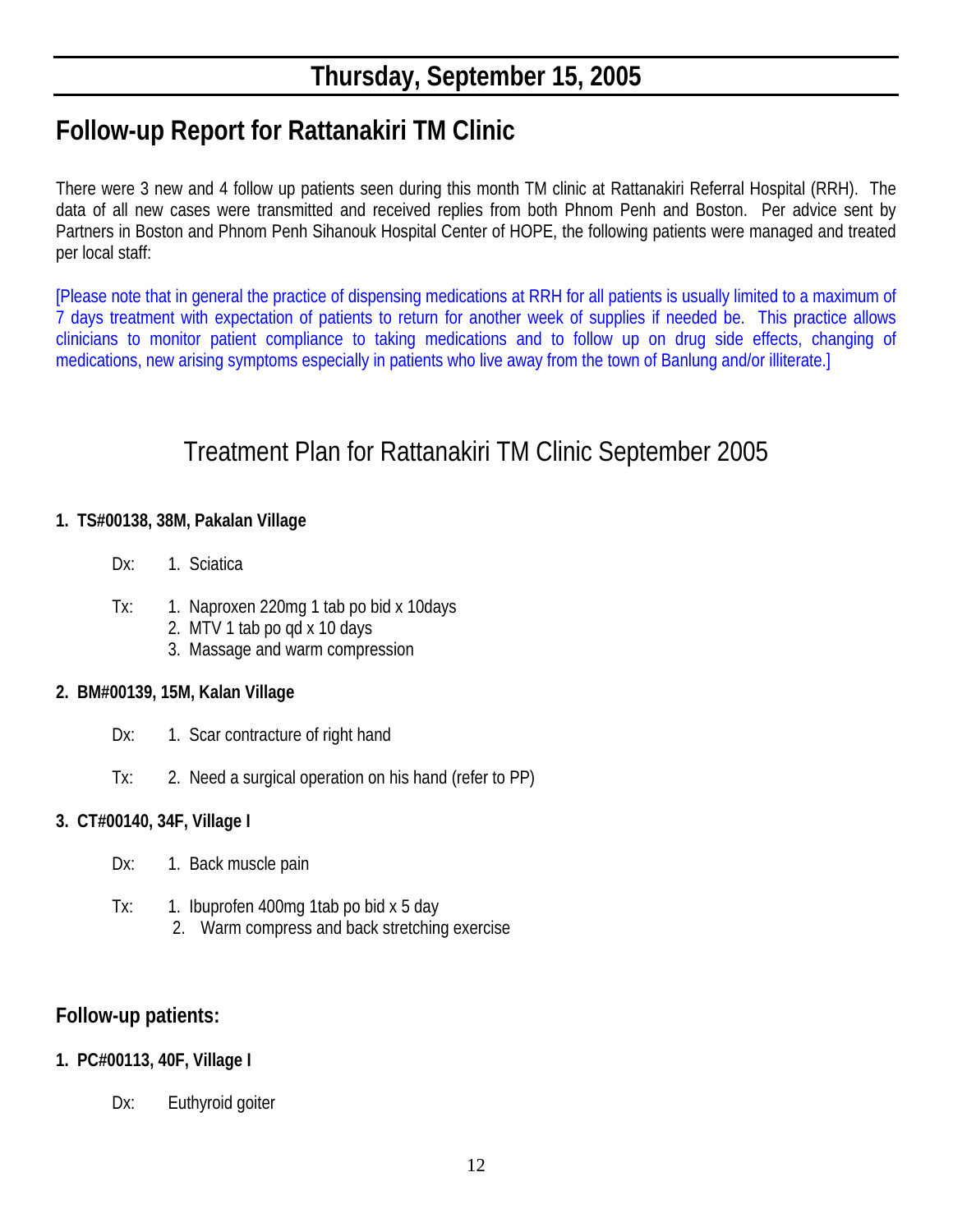Tx: Check AFB, repeat CXR each month x 3, then return to SHCH for f/u appointment with surgeon

# **2. CL#00122, 33F, Village III**

- Dx: Subclinical hyperthyroidism
- Tx: Methimazol 5mg 1tab po tid x 100 d

# **3. HV#00132, 2F, VillageI**

Dx: Failure to thrive

Tx: Premilac2 put 8 leveled scoops in 240cc warm water po tid (2 cans) provided by SHCH at no cost

# **4. EB#00078, 41F, Village IV**

- Dx: 1. CHF
	- 2. Incompleted RBBB
- Tx: 1. Captopril 25mg ½ tab po bid x 100 d
	- 2. Digoxin 0.25mg 1tab po qd x 100 d
	- 3. Furosemide 40 mg 1tab po bid x 100d
	- 4. MTV 1 tab po qd x 100 d
	- 5. Spironolactone 25mg 2 tab po bid x 100 d

# **Follow-up Notes:**

**From:** Rithy-chau [mailto:tmed\_rithy@online.com.kh] **Sent:** Monday, September 05, 2005 3:12 PM **To:** Rattanakiri TM **Cc:** Bernie Krisher; Ed & Laurie Bachrach; Fil - Jr. Tabayoyong; Gary Jacques; HealthNet Rattanakiri; So Thero Noun **Subject:** Lab Results from August 2005 TM Clinic

Dear Channarith/Dr. San,

Here are the lab results taken from patients during Rattanakiri TM Clinic August 2005 and the f/u plan:

1. UP#00093, 51F, Village I

| TSH     | < 0.02 | $[0.49 - 4.67]$  |
|---------|--------|------------------|
| Free T4 | 20.65  | $[9.14 - 23.81]$ |

- DDx
	- o Subclinical Hyperthyroidism
- Tx
	- o Please add methimazole 5mg 1 po tid and recheck TFT in 2 months.

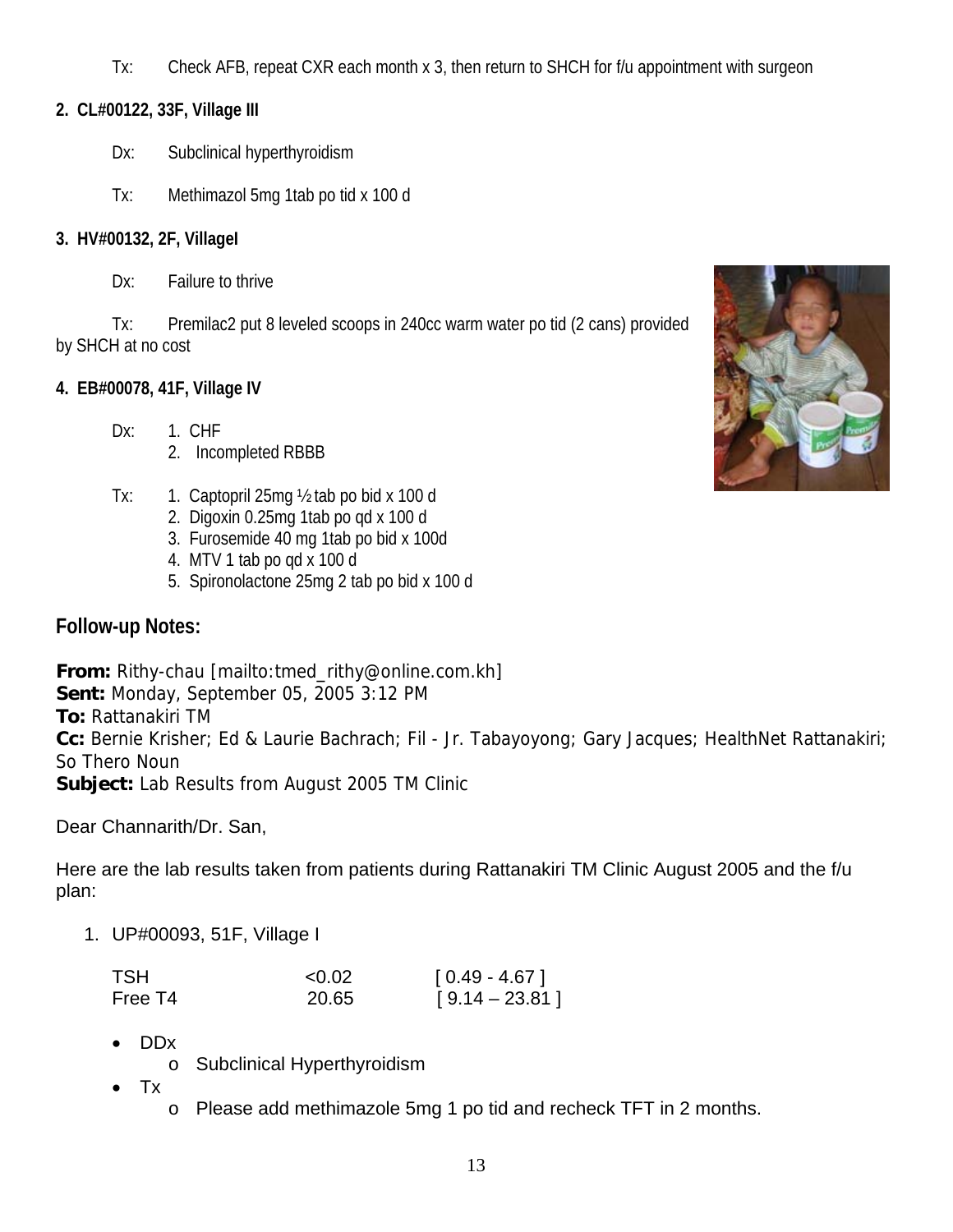2. LH#00116, 59F, Village IV

| <b>TSH</b> | 1.08  | $[0.49 - 4.67]$  |
|------------|-------|------------------|
| Free T4    | 12.18 | $[9.14 - 23.81]$ |

- DDx
	- o Euthyroidism (with medication)
- Tx
	- o Please continue methimazole 5mg 1 po qd and recheck TFT in 2 months.
- 3. CL#00122, 33F, Village III

| <b>TSH</b> | 0.33  | $[0.49 - 4.67]$  |
|------------|-------|------------------|
| Free T4    | 11.41 | $[9.14 - 23.81]$ |

- DDx
	- o Subclinical Hyperthyroidism
- Tx
	- o Please give methimazole 5mg 1 po tid and recheck TFT in 2 months.
- 4. LD#00134, 35F, Fang Village

| TSH.    | 0.94  | $[0.49 - 4.67]$  |
|---------|-------|------------------|
| Free T4 | 13.91 | $[9.14 - 23.81]$ |

- DDx
	- o Euthyroid goiter
- Tx
- o Please ask her to return in October for possible FNA of mass.

If you have any question concerning these lab results and plan for treatment, please contact me.

Best Regards, Rithy

**From:** Rithy-chau [mailto:tmed\_rithy@online.com.kh] **Sent:** Thursday, September 08, 2005 3:13 PM **To:** Rattanakiri TM **Cc:** Bernie Krisher; Ed & Laurie Bachrach; Fil - Jr. Tabayoyong; Gary Jacques; HealthNet Rattanakiri; So Thero Noun; Bunse Leang **Subject:** Follow-up Note for Rattanakiri TM Patient PC#00113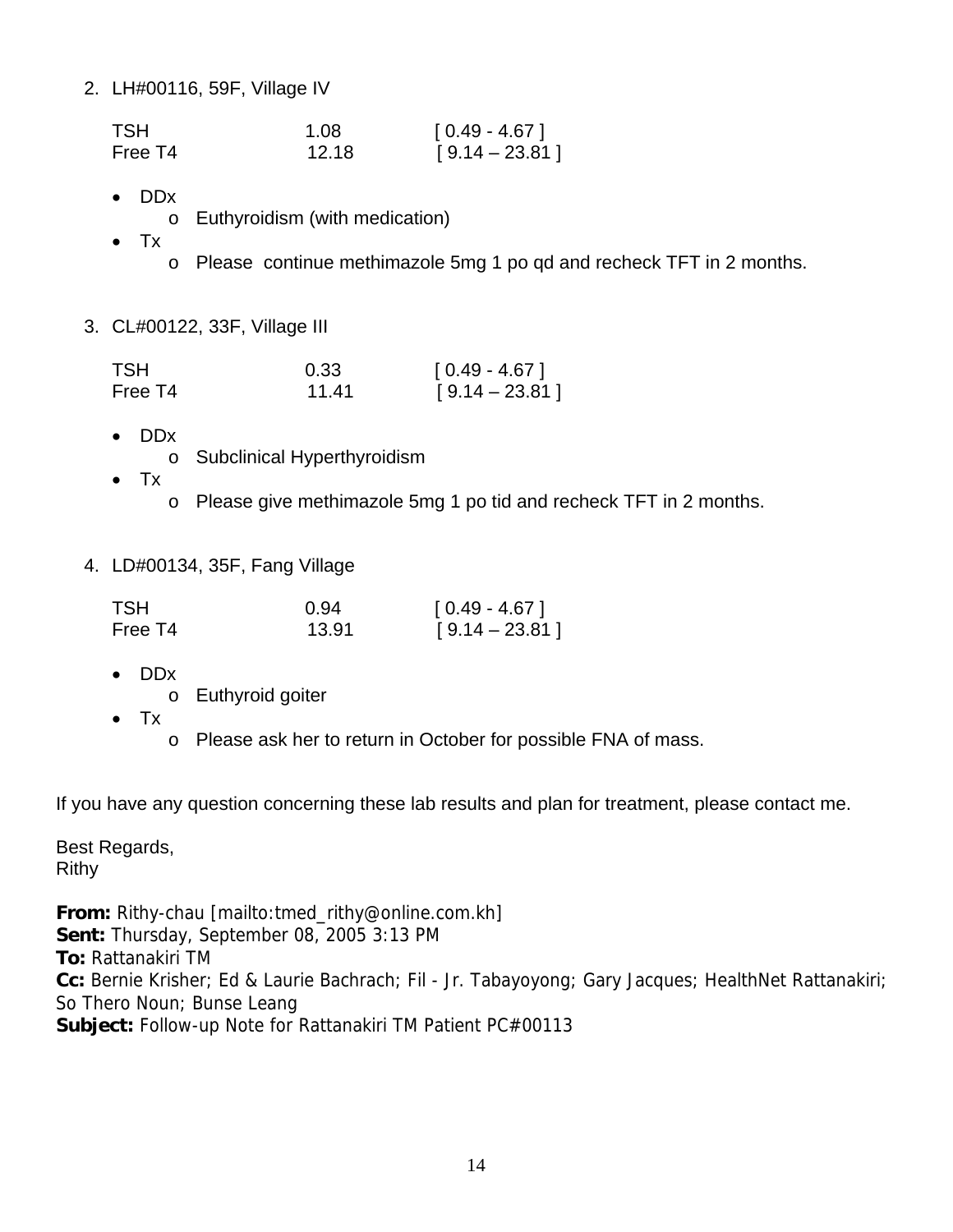## Dear Dr. San and Channarith,



Patient PC#00113, 40F from Village I, arrived and was consulted with SHCH surgeon on 31/08/05 and f/u on 06/09/05-07/09/05 was found to have 6 week pregnancy and suspected to have TB per CXR. The patient said that she has PMH of TB infection about 10 yrs ago and was tx for 3 months and she stopped going for tx. She still has dry cough off and on for 10 years without sputum production and no weight loss (and gain 1kg recently), no fever, no night sweat, no hemoptysis. She also stated that she wanted to have an abortion also for the reason that she has 6 children already, youngest being 7 yrs old. As a result, the surgeon at SHCH cannot operate on her goiter (and also doing a bx to find out whether it is malignant or not) for the two contraindication of possible TB infection and pregnancy. You will find in the note in her SHCH chart that Dr. Bunse, SHCH associate staff, recommended that with her

having an abortion (her own decision), she can wait for 3 months to either confirm of no TB infection by initially doing a AFB sputum smears--if negative results, then repeat CXR every month for the next three months. If AFB smears + for TB, then treat accordingly and by the end of 3 months, surgical procedure may be performed. She is scheduled to come back for f/u consultation for possible surgical procedure at SHCH on 06/12/05. As a result, the patient asked to go back home (Rattanakiri) since all her children are there and her husband has to go back to work to feed the family. We agreed that she can do this and return in three month.

If somehow she changes her mind about abortion (i.e. she wants to keep the baby), please contact right away for further recommendation on managing her illness.

Also, please send me any progress note and images especially of the CXR series including the initial one done at SHCH on her.

Thank you for your dedication to serve the people of Rattanakiri through this project.

Best Regards, Rithy

*The information transmitted in this e-mail is intended only for the person or entity to which it is addredded and may contain confidential and/or priviledged material. Any review, retransmission, dissemination or other use of or taking of any action in reliance upon, this information by persons or entities other than the intended recipient is prohibited. If you received this e-mail in error, please contact the sender and delete material from any computer.*

**From:** Rithy-chau [mailto:tmed\_rithy@online.com.kh] **Sent:** Friday, September 09, 2005 4:36 PM **To:** Rattanakiri TM **Cc:** Bernie Krisher; Ed & Laurie Bachrach; Fil - Jr. Tabayoyong; Gary Jacques; HealthNet Rattanakiri; So Thero Noun **Subject:** Follow Up Note on Patient KS#00133 from Rattanakiri TM

### Dear Dr. San and Channarith,

Please be inform that the patient seen at our August 2005 Rattanakiri TM Clinic, KS#00133, 47F, Sre Ankrang Village, was referred to PP hospital (Norodom Hospital) and dx with uterine cancer (no documentation, per verbal by Ms. Samnang, her chaperone) which is inoperable due to high risk of mortality due to procedure complication. As a result, she will be sent home to Rattanakiri this evening. Ms. Samnang brought her by SHCH to see me and I explained to the patient about her prognosis and encourage her to enjoy what life comes for her and provide her some pain meds and supplement enough for at least 4-6 months. The list of medication given as follow:

- 1. Para 500mg 1 po qid prn pain (#300)
- 2. Codeine 30mg 1 po qid prn severe pain (#200)
- 3. Bisacodyl 5mg 1 po bid prn constipation (from medications above 1-2) (#30)